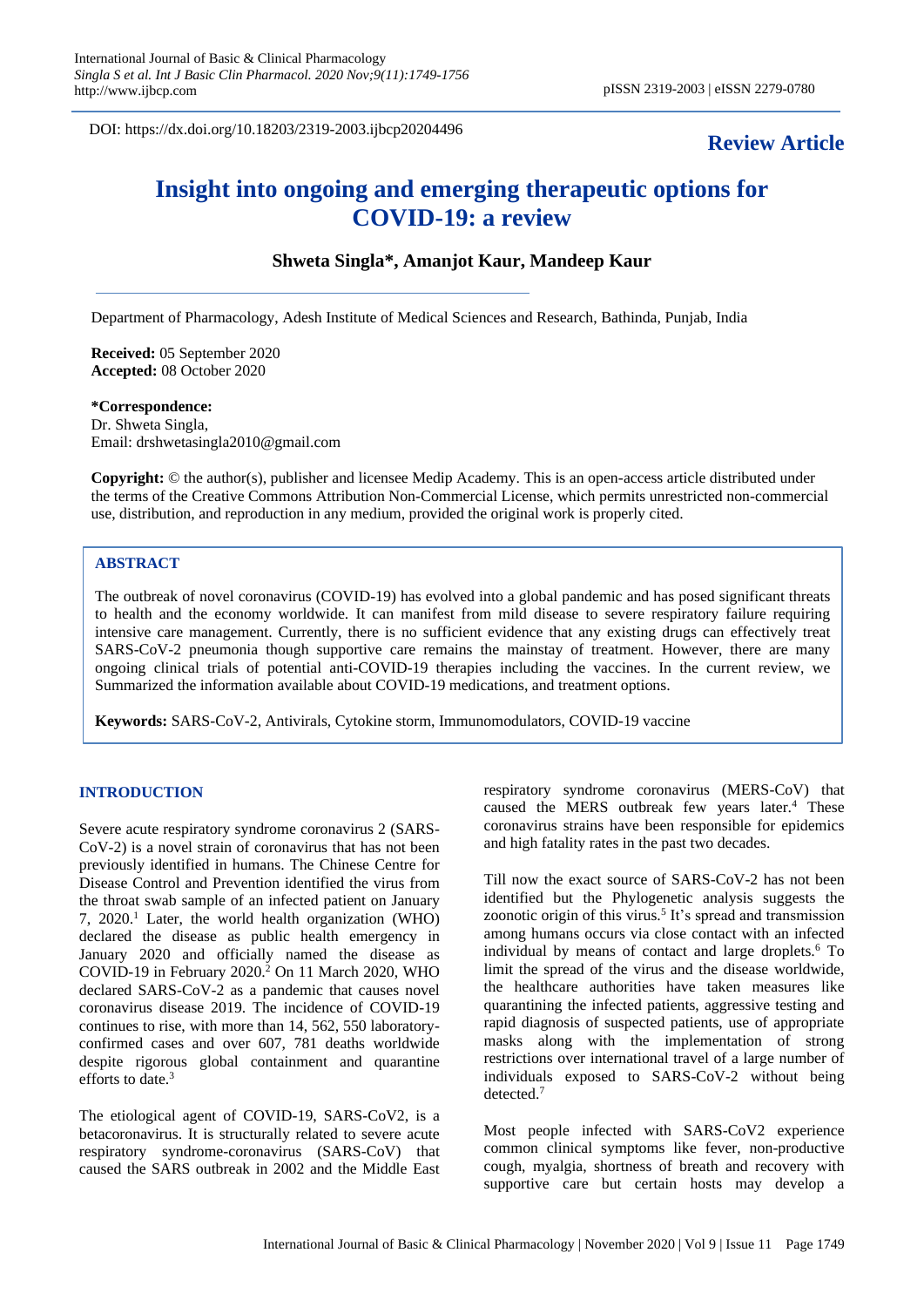precipitous clinical decline.<sup>8</sup> In addition, there may be pneumonia, severe acute respiratory syndrome, kidney failure, and death.<sup>9</sup> Current data suggests that triggering of hyperimmune host reactions by the virus are partially responsible for these poor outcomes.<sup>10</sup> To ameliorate the disease and hasten the recovery in this high- risk population, early identification and intervention are required.

There is no specific treatment available and the current treatment relies on supportive care of the infected patients. The suppression of viral outbreaks is most effective if the pathogen is detected early and timely interventions are established. Although, in vitro and in vivo studies have shown promising results with various molecules against coronaviruses, but none of these agents have proven to be effective in humans. Further research is needed to evaluate the effectiveness of the drugs so that the pandemic can be controlled at the earliest. This review is planned to provide information about available treatment options and the possible role of repurposing drugs, and alternative medicines for the management of COVID-19 disease.

# **ANTI VIRAL DRUGS**

#### *Remedesivir*

Remdesivir (GS-5734) is an antiviral agent undergoing phase 3 clinical trials for the treatment of COVID-19. In vitro and in vivo animal data suggest broad antiviral spectrum against paramyxoviridae, filoviridae, and the coronaviridae including MERS-CoV, SARS-CoV, and SARS-CoV-2.<sup>11</sup> Remdesivir was initially developed for the treatment of Ebola hemorrhagic fever; however, it has not been approved globally for any indication.<sup>12</sup> In vitro studies in human airway epithelial cell cultures in a lung model have found some activity against corona-viruses.<sup>13</sup>

In its active triphosphate nucleoside form, remdesivir binds to ribonucleic acid (RNA)-dependent RNA polymerase and acts as RNA-chain terminator. Remdesivir is highly selective for viral polymerases and is expected to be less toxic to human cells. It displays potent in vitro activity against SARS-CoV-2 with (half maximum effective concentration) EC50 at 48 hours of  $0.77 \mu$ M in Vero E6 cells.<sup>14</sup> It is a potent inhibitor of this virus replication in human nasal and bronchial airway epithelial cells.<sup>15</sup> Similar activity has been demonstrated against other zoonotic coronaviruses (SARS-CoV-1 and MERS-CoV).<sup>16</sup>

Remdesivir is manufactured as a lyophilized powder that requires reconstitution and is administered intravenously over 30 minutes.<sup>17</sup> The dose under investigation for the treatment of COVID-19 is 200 mg intravenously (IV) on day 1 followed by 100 mg IV daily and can be given for up to 10 days, infused over 30–60 minutes in adult patients.<sup>18</sup>

Therapeutic remdesivir treatment initiated early during infection has shown significant antiviral and clinical effects in the form of reduced pulmonary infiltrate and virus titres in bronchoalveolar lavage in the SARS-CoV-2 affected rhesus macaque model. So, this data supports that early remdesivir administration in COVID-19 patients may prevent progression to severe pneumonia.<sup>19</sup> Patients reported with nausea, vomiting, gastroparesis, rectal bleeding along with elevated aminotransferase levels occurring within 1–5 days of start of remedesivir.<sup>20</sup> However, it is not yet clear whether this laboratory change is due to the drug itself or the viral disease.

In the latest clinical trial, remdesivir was found to be superior to placebo in shortening the recovery time in patients hospitalized with COVID-19 and evidence of lower respiratory tract infection.<sup>21</sup> Intravenous remdesivir has been utilized on the basis of individual compassionate use in patients hospitalized with COVID-19 in some countries and benefit has been reported in sick patients.

Food and drug administration issued an emergency use authorization (EUA) for remdesivir for the treatment of hospitalized patients with severe COVID-19 in adults and children with a view that it may shorten the time taken to recover.<sup>22</sup> However, the clinical and antiviral efficacy of remdesivir in COVID-19 still remains to be established.

#### *Favipiravir*

Favipiravir (FPV), a prodrug, is a novel RNA-dependent RNA polymerase (RdRp) inhibitor, has been shown to be effective in the treatment of influenza and ebola virus.<sup>23</sup> Recently, a report from wang et al showed that both FPV and remdesivir are effective in reducing the SARS-CoV-2 infection in vitro  $(EC50)=61.88$   $\mu$ M, half cytotoxic concentration  $(CC50) > 400 \mu M$ , selectivity index  $(SI) > 6.46$ .<sup>24</sup> This study highlighted FPV as a potential clinical intervention for COVID-19. Favipiravir can cause adverse effects like hyperuricemia, increase in transaminase levels, neutropenia, diarrhoea along with prolonged QT interval during treatment, which should be monitored during medication.<sup>25</sup>

In a recent clinical trial, the effects of favipiravir (FPV) were compared with that of lopinavir  $LPV/r$  in the laboratory-confirmed COVID-19 patients. These groups were compared for changes in chest computed tomography (CT), viral clearance, and drug safety. In this open-label study, FPV showed better therapeutic responses in COVID-19 in terms of disease progression.<sup>26</sup>

#### *Lopinavir/ritonavir*

Lopinavir is a HIV-1 protease inhibitor administered in fixed-dose combination with Ritonavir (LPV/r), which is a potent CYP3A4 inhibitor that "boosts" lopinavir concentrations. Protease inhibitors primarily exert antiviral effect by preventing viral replication, thus limiting spread into host cells. Lopinavir has efficacy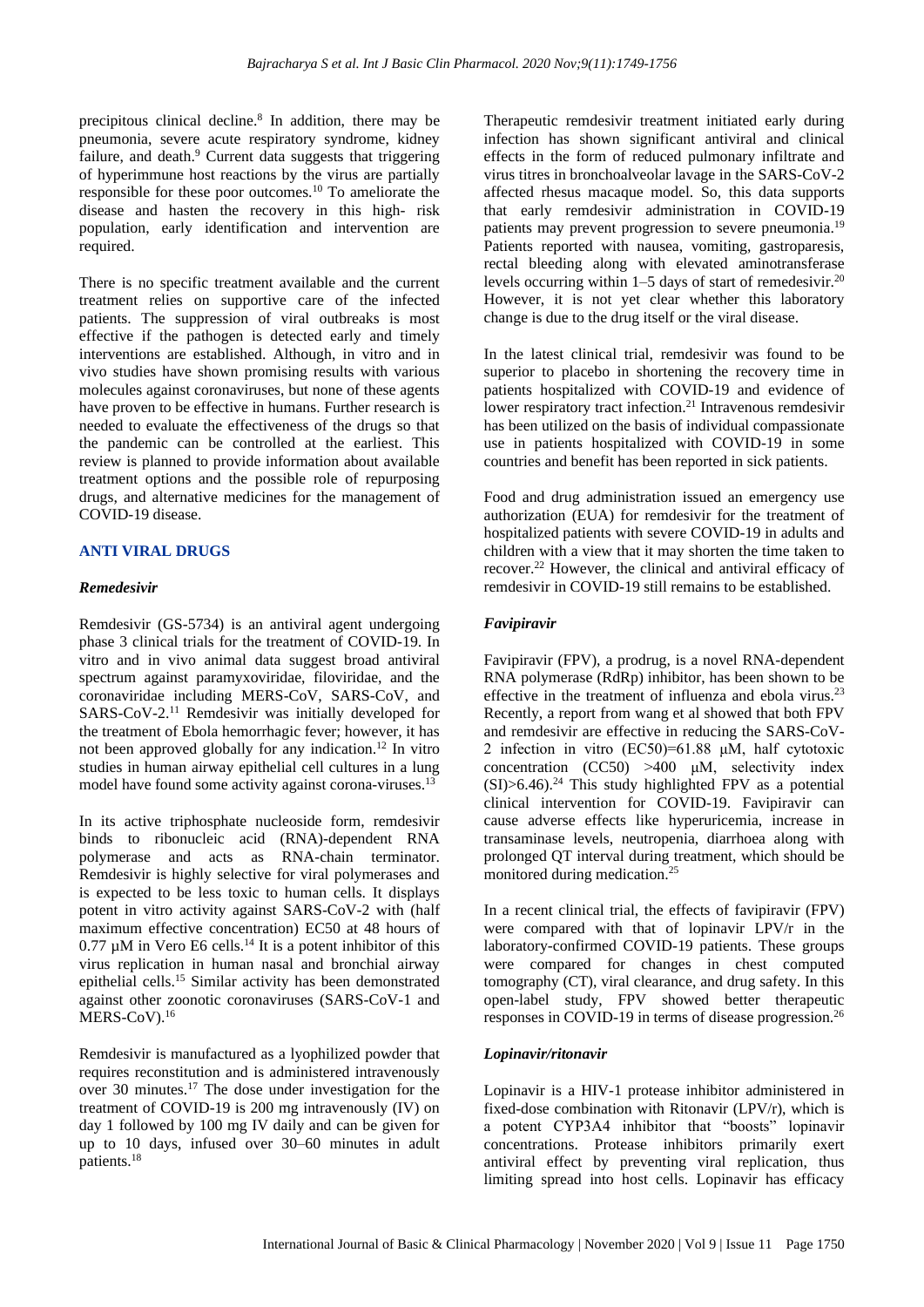against 3-chymotrypsin-like protease of MERS and SARS.<sup>27</sup> The therapeutic rationale for LPV/r arises from in vitro studies demonstrating inhibition of the 3 chymotrypsin like protease found in novel coronaviruses.<sup>28</sup>

Most recently, Cao et al reported the results of an open label randomized trial comparing LPV/r 400/100 mg twice daily  $(n=99)$  to standard care  $(n=100)$  for treatment of pneumonia in COVID-19 disease. There was no difference between treatment arms in reduction of viral loads over time between the 2 groups.<sup>29</sup> From the available evidence from various in vitro studies, lopinavir/ritonavir is used as an adjunctive agent for COVID-19, and the dose of 400 mg/100 mg by mouth twice/day is recommended for 14 days. Treatment with LPV/r may result in intolerable gastrointestinal adverse effects.

## *Ribavirin*

Ribavirin, a guanosine analog, is a broad-spectrum antiviral drug. It has been used to treat several virus infections, including respiratory syncytial virus, hepatitis C virus, and some viral hemorrhagic fevers. Ribavirin triphosphate inhibits RNA polymerase of influenza virus, thereby interfering with virus replication.<sup>30</sup> When ribavirin was used in combination with IFN- $\alpha$ 2b, the anti-MERS-CoV activity of ribavirin was significantly enhanced in rhesus macaques.<sup>31</sup> Ribavirin has shown to inhibit SARS-CoV replication in five different cell types derived from animals or humans at therapeutically achievable concentrations. After sequence analysis, it has been seen that ribavarin can target SARS-CoV-2 RNAdependent RNA polymerase (RdRp) model and it is this feature that supports its potential as an antiviral against this virus. In terms of adverse effects hemolytic anemia, hypocalcemia, and hypomagnesemia have been reported in patients treated with ribavirin for severe acute respiratory syndrome.<sup>32</sup> Given the efficacy of ribavirin in the treatment of diseases caused by SARS-CoV and MERS-CoV, it is expected to become an effective drug for COVID-19 treatment. However, the efficacy of ribavirin for the treatment of COVID-19 is still controversial, and needs further confirmation via clinical trials.

#### **OTHER DRUGS**

#### *Chloroquine and Hydroxychloroquine*

These 4-aminoquinoline antimalarials have been tried in the treatment of COVID-19. Chloroquine (CQ) can inhibit pH-dependent steps of replication of several viruses.<sup>33</sup> Moreover, it also works as a novel class of autophagy inhibitor, which might interfere with viral replication and thus infection. Studies have shown its interference with glycosylation of ACE receptors of COVID-19 at both entry and post-entry stages.<sup>34</sup>

With the view of better tolerability, hydroxychloroquine (HCQ) that differs from chloroquine only by a single hydroxyl group has gained interest. In a two-part study to assess the comparative in vitro activity, pharmacology based pharmacokinetic study performed by Yao et al demonstrated the potency of HCQ (EC50 of 0.72 µM) to be greater than CQ (EC50 of 5.47 µM) against SARS-CoV-2.<sup>35</sup> CQ has good oral bioavailability, wide distribution and is metabolized by cytochrome P450 (CYP) 2C8 and CYP3A4.

The impact of 200mg of HCQ every 8 hourly in COVID-19 positive patients has been well established in a study by Gautret et al. The investigators demonstrated that HCQ was superior to the standard care in clearance of SARS-CoV from the nasopharynx. In addition to it, 6 patients in the study were prescribed Azithromycin to prevent bacterial super-infection and the viral clearance was 100% in patients receiving both HCQ and Azithromycin in contrast to HCQ given alone.<sup>36</sup>

Macrolides and 4 aminoquinolones have been associated with cardiotoxicity as evidenced by QT prolongation which poses an increased risk of Torsades de pointes and sudden cardiac death. Thus, is it really safe to use HCQ and Azithromycin in combination is questionable and this needs to be answered. HCQ has a better safety profile in contrast to Chloroquine As there are currently no efficacy data available for HCQ in COVID-19, thus additional consideration needs to be taken to optimize the drug therapy.

#### *Human monoclonal antibody*

The monoclonal antibodies such as tocilizumab and sarilumab are effective and have been employed in rheumatoid arthritis and they act by inhibiting IL-6 receptors. Moreover, COVID-19 severity depends on excessive pro-inflammatory markers production suggesting that cytokine storms are involved in COVID-19.<sup>37</sup> The results with Tocilizumab have been encouraging as three seriously ill patients have shown improvement on drug administration. $38$  The dose of the drug in COVID-19 is not well established but it was administered at a dose of 400 mg intravenously in a case series of patients.<sup>39</sup> However, adverse effects such as infusion-related reactions, infection, neutropenia, thrombocytopenia, increased liver enzymes and abnormalities in lipid profile can occur.

Itolizumab is a humanized recombinant anti-CD6 IgG1 monoclonal antibody that had been approved for the treatment of psoriasis.<sup>40</sup> Repurposing of itolizumab for emergency use for the treatment of 'cytokine' release syndrome in moderate to severe acute respiratory distress syndrome patients due to COVID-19 has recently gained some importance.<sup>41</sup> Further efficacy and safety of this drug in COVID 19 disease need to be studied.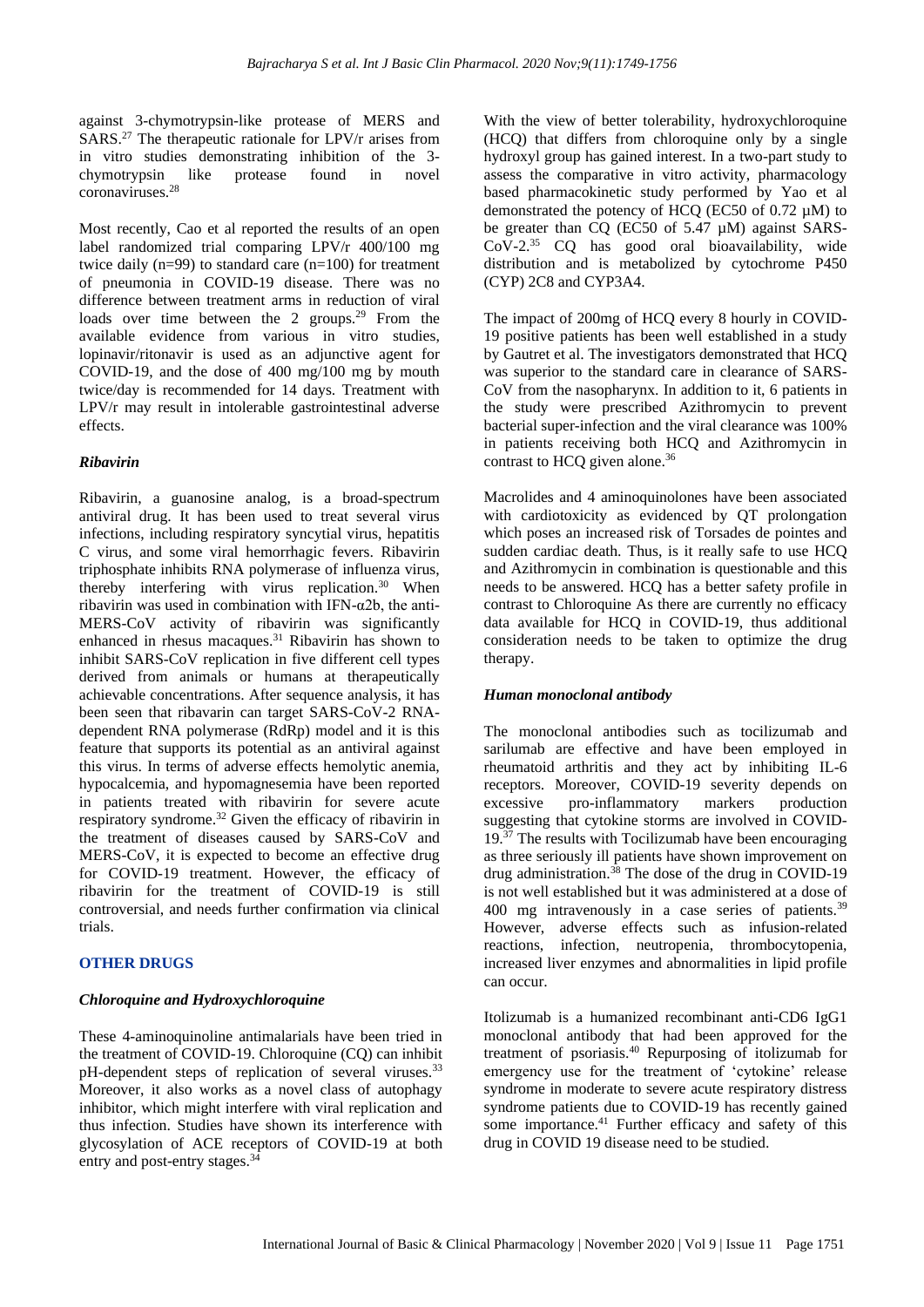# *Intravenous immunoglobulins*

They are purified intravenous immunoglobulins (IVIg) products prepared from pooled human plasma and has been used extensively for treating inflammation related diseases. Intravenous IG elicits its passive immunity and anti-inflammatory effects by supplying idiopathic antibodies, binding to Fc receptors that suppress pathogenic cytokines and prevent formation of membranolytic attack complexes as well as modulates T cell function. Thus, it is considered as a therapeutic option for hyper-inflammation in patients with severe COVID-19. In a case series on use of IVIg (at a dose of 0.3-0.5 g/kg/day for 5 days) in three patients suffering from SARS-CoV2, with lymphopenia and elevated inflammatory markers, clinical improvement has been observed in terms of normalisation of temperature and relieve of breathing difficulties in 5 days. However, the concurrent usage of antivirals in two patients and steroids use in one patient were the confounding factors in this study.<sup>42</sup> To alert on the potential and severe adverse effects (transfusion related), a clinical trial has been initiated with IVIg.<sup>43</sup>

# *Corticosteroids*

Corticosteroids were used in the previous outbreaks of SARS-CoV and MERS-CoV, and are also being now used in patients with 2019-nCoV in addition to other therapeutics.<sup>44</sup> Patients with severe COVID-19 develop a systemic inflammatory response that can lead to lung injury and multisystem organ dysfunction. So, the antiinflammatory effects of corticosteroids might prevent these harmful effects. The significance as well as controversy both exists when it comes to use of corticosteroids in severe pneumonia due to coronaviruses. Thus risk-benefit assessment should be done on an

individual basis by clinicians. Till now, clinical data has revealed that the use of corticosteroids in COVID 19 patients increases the risk of prolonged mechanical ventilation, avascular necrosis, delayed viral clearance, and some secondary infections.<sup>45</sup>

However, great variation exists in selecting the agent and dosage, as it can impact both safety and efficacy. Based on the preliminary data of the ongoing RECOVERY trial (the randomised evaluation of COVID-19 therapy), dexamethasone 6 mg daily for up to 10 days is recommended in patients with COVID-19 who are on mechanical ventilation or require oxygen supplementation.<sup>46</sup> The value of corticosteroid therapy for patients with COVID‐19 needs reconsideration.

# *Convalescent plasma*

Convalescent plasma (CP) is a strategy of passive immunization by obtaining plasma using apheresis in survivors of prior infection and then administering to any individual who is susceptible or infected with the disease. To obtain plasma, apheresis is the common procedure, which allows centrifuging blood from donor to allow a selective plasma collection. The plasma for transfusion must be obtained from donors who test negative for COVID-19 when plasma collection is performed, and before 28 days of clinical recovery and in addition, must be collected from patients who are asymptomatic for minimum of 14 days.<sup>47</sup> The transfusion dose of CP is not standardized, however, currently the dose recommended is 3ml/kg/dose in two days.<sup>48</sup> The most common adverse effects with CP therapy are transfusion-related events such as chills, fever, anaphylactic reactions, circulatory overload and haemolysis. Many investigational agents are under research for COVID-19 and some of them are summarized (Table 1).

| <b>S. no.</b>  | Other drugs       | <b>Mechanism</b>                                                                                                                                                                                                          | <b>Comments</b>                                                                                                                                                                                    |
|----------------|-------------------|---------------------------------------------------------------------------------------------------------------------------------------------------------------------------------------------------------------------------|----------------------------------------------------------------------------------------------------------------------------------------------------------------------------------------------------|
| 1.             | <b>Barcitinib</b> | JAK-STAT and Numb associated kinase<br>inhibitor, considered to be effective against<br>the effects of high cytokines (including<br>interferon alpha) in COVID-19.                                                        | During COVID-19 outbreak, it had been paired<br>with direct acting antivirals, and had shown<br>decrease in viral infectivity, replication and an<br>abnormal inflammatory response. <sup>49</sup> |
| $\overline{2}$ | Bevacizumab       | Prevents biological activity of Vascular<br>endothelial growth factor (plays a key role in<br>acute lung injury)                                                                                                          | Two trials are evaluating its efficacy and safety<br>in COVID-19 (BEST-RCT and BEST-CP). <sup>50</sup>                                                                                             |
| 3.             | Eculizumab        | A monoclonal antibody, inhibitor of the<br>terminal portion of the complement cascade<br>involved in the inflammatory response.                                                                                           | In SOLID-C19 trial in the treatment of patients<br>with severe SARS-CoV and ARDS. <sup>51</sup>                                                                                                    |
| 4.             | <b>Ivermectin</b> | Broad spectrum anti parasite drug has shown<br>its ability in invitro study, to inhibit viral<br>replication up-to 5000-fold (mediated by<br>inhibiting nuclear transport receptor<br>importin alpha/beta). <sup>52</sup> | The drug is in randomised, double blind trial to<br>assess the safety and efficacy profile in<br>combination therapy with HCQ in COVID-19<br>hospitalised patients. <sup>53</sup>                  |
| 6.             | Thalidomide       | Anti-inflammator, speeds up degradation of<br>messanger RNA in blood cells and reduce<br>TNF-alpha.                                                                                                                       | Used in two trials (NCT04273581 and<br>NCT04273529) against COVID-19.54                                                                                                                            |
| 7.             | Vitamin C         | Antioxidant and Immunomodulatory                                                                                                                                                                                          | A clinical trial to investigate the effects of<br>vitamin C infusion has been started. <sup>55</sup>                                                                                               |

**Table 1: Investigational treatment approaches for COVID-19.**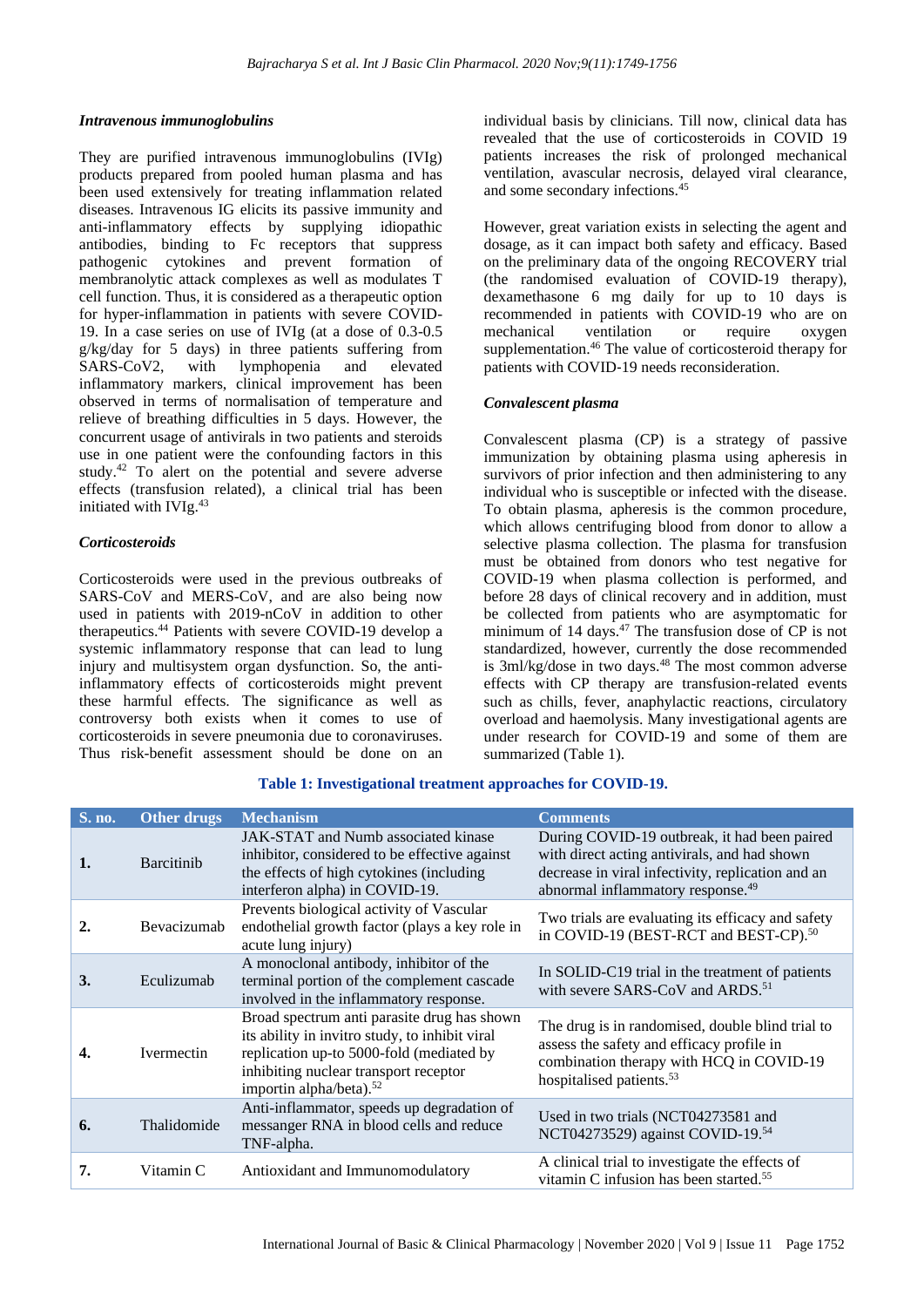#### **COVID-19 VACCINE STATUS**

According to the WHO latest count, 23 vaccine candidates are in the various phases of clinical trials in human beings and 140 vaccine candidates are in the preclinical stage of evaluation.<sup>56</sup> From above 23 vaccine candidates, two vaccines are presumed to be the frontrunners at present.<sup>57</sup> One is ChAdOx-S vaccine which is non-replicating viral vector vaccine currently in phase III of clinical trials being developed by University of oxford in collaboration with astra zeneca, British based company. Preliminary report of Phase1/2 clinical trials on the safety and immunogenicity of this vaccine against SARS-COV-2 is published on 20th July, 2020.<sup>58</sup> Another vaccine is mRNA 1273 vaccine which is novel lipid nanoparticle (LNP)-encapsulated mRNA vaccine

encoding for a perfusion stabilized form of the spike (S) protein.<sup>59</sup> It is a vaccine being developed by biotechnology company Moderna in association with national institute of allergy and infectious diseases (NIAID). Interim analysis on Phase I clinical trial of this vaccine is already published on July 14, 2020.<sup>56</sup> Currently the vaccine is in Phase II trials with Phase III trials anticipated to begin in late July with vaccine expected to be out in early 2021. <sup>61</sup> Other mRNA vaccines are being developed by bioN tech/fosun pharma/pfizer, curevac and walvax biotech. All are in phase I clinical trials. There are seven vaccines by the different pharmaceuticals industries of China, out of which only one (sinovac) is at the advanced stage of clinical trials (phase III). An illustration of the other coronavirus vaccines under different phases of trials are summed up in (Table 2). 56-61

|  |  | Table 2: Draft of COVID-19 vaccine candidates under human clinical trials. |
|--|--|----------------------------------------------------------------------------|
|--|--|----------------------------------------------------------------------------|

| S. no. | <b>Vaccine candidate</b>                                          | <b>Platform used</b>                       | <b>Developer/Company</b>                         | <b>Current phase of</b><br>human clinical trials |
|--------|-------------------------------------------------------------------|--------------------------------------------|--------------------------------------------------|--------------------------------------------------|
| 1.     | <b>INO-4800</b>                                                   | <b>DNA</b>                                 | Inovio<br>Pharmaceuticals/San<br>Diego           | Phase $1/2$                                      |
| 2.     | NVX-CoV2373                                                       | Protein subunit adjuvated<br>with Matrix-M | <b>Novavax</b>                                   | Phase $1/2$                                      |
| 3.     | BNT162 vaccine                                                    | <b>RNA</b>                                 | Pfizer/BioNtech/Fosun<br>pharma                  | Phase1/2                                         |
| 4.     | Covaxin                                                           | Inactivated                                | <b>Bharat Biotech</b>                            | Phase $1/2$                                      |
| 5.     | DNA plasmid vaccine                                               | <b>DNA</b>                                 | Cadila Healthcare Ltd                            | Phase $1/2$                                      |
| 6.     | Gam-Covid-Vac Lyo                                                 | Non replicating viral<br>vector vaccine    | Gamaleya Research<br>Institute                   | Phase 1                                          |
| 7.     | Native like Trimeric<br>subunit Spike Protein<br>vaccine          | Protein subunit                            | Clover<br>Biopharmaceuticals<br>Inc./GSK/Dynavax | Phase 1                                          |
| 8.     | Recombinant spike protein<br>with Advax <sup>™</sup> adjuvant     | Protein subunit                            | Vaxine Pty Ltd/Medytox                           | Phase 1                                          |
| 9.     | Molecular clamp stabilized<br>Spike protein with MF59<br>adjuvant | Protein subunit                            | University of<br>Queensland/CSL/Seqirus          | Phase 1                                          |
| 10.    | Plant derived VLP<br>adjuvated with GSK or<br>ynavax adjust.      | <b>VLP</b>                                 | Medicago Inc.                                    | Phase 1                                          |

#### **CONCLUSION**

At present, the control of viral spread is important in order to restrict the transmission of infection. As the incidence is rising rapidly, critical care teams are faced with numerous challenging treatment decisions. The effective communication among the various organizations such as government, industry, national and international bodies is required. Currently, there are no food and drug administration (FDA)-approved agents for the treatment of COVID-19. The medical fraternity is working on a variety of therapies that target different antiviral and immunomodulating mechanisms to combat this virus.

Based on preliminary clinical trial data, the investigational antiviral agent remdesivir is recommended for the treatment of COVID-19 in hospitalized patients with severe disease. The antiCoV potential of these repurposing drugs needs to be validated in clinical trials in order to develop broad-spectrum therapy for Coronavirus infections. In conclusion, all the potential interventions need to be studied and timely implemented to control the emerging COVID‐19.

*Funding: No funding sources Conflict of interest: None declared Ethical approval: Not required*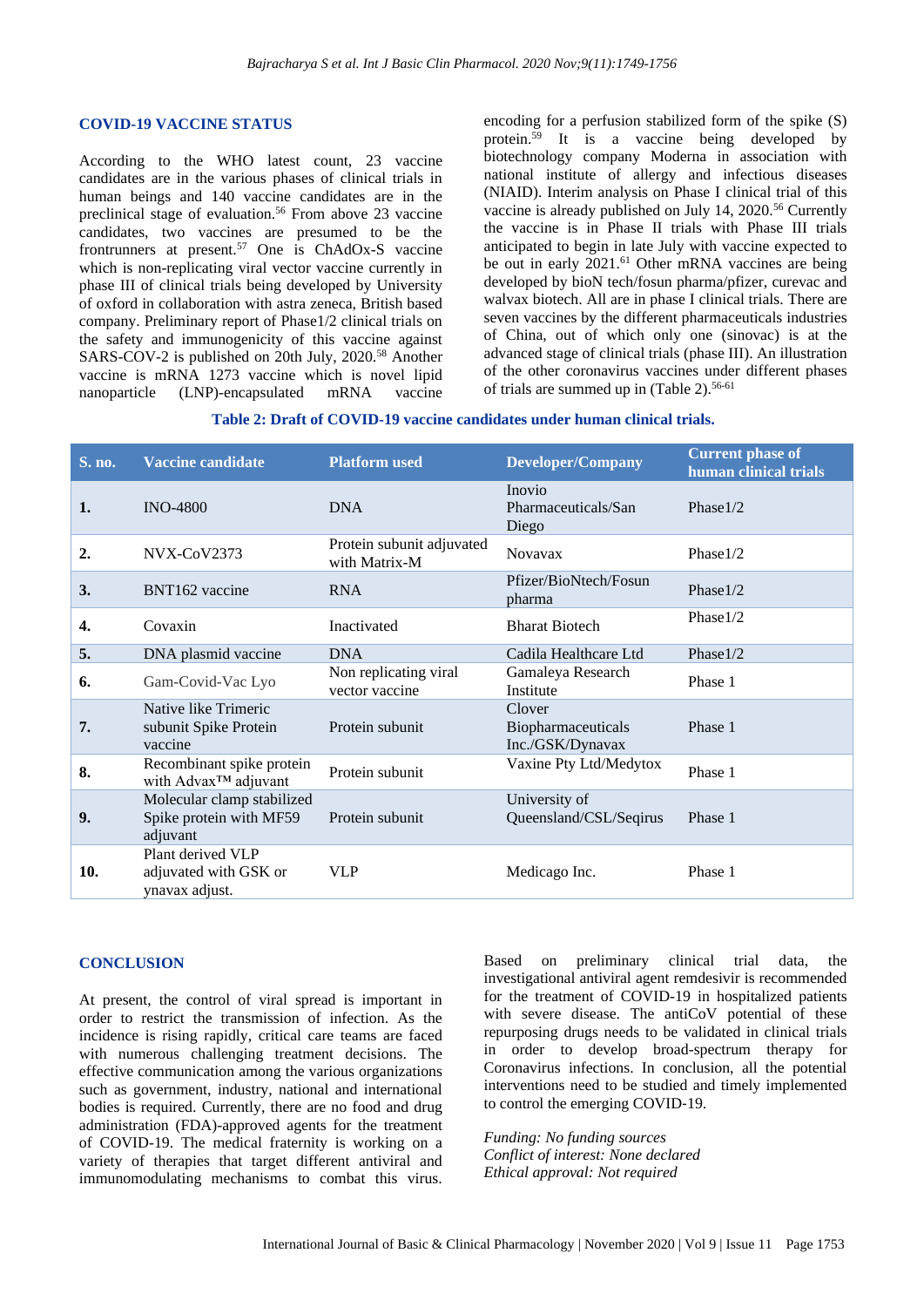## **REFERENCES**

- 1. Chen N, Zhou M, Dong X, Qu J, Gong F, Han Y et al. Epidemiological and clinical characteristics of 99 cases of 2019 novel coronavirus pneumonia in Wuhan, China: a descriptive study. Lanc. 2020;395(10223):507-13.
- 2. Adhikari S, Meng S, Wu Y, Mao Y, Ye R, Wang Q et al. Epidemiology, causes, clinical manifestation and diagnosis, prevention and control of coronavirus disease (COVID-19) during the early outbreak period: a scoping review. Infect Disea Pover. 2020;9(1).
- 3. World Health Organization (2020) Coronavirus disease 2019 (COVID-19) situation report-183. World Health Organizatio[n https://www.who.int/docs](https://www.who.int/docs) /default-source/wha-70-and-phe/20200721-covid-19 sitrep-183.pdf?sfvrsn=b3869b3 2. Accessed on 22 July 2020.
- 4. Ashour H, Elkhatib W, Rahman M, Elshabrawy H. Insights into the Recent 2019 Novel Coronavirus (SARS-CoV-2) in Light of Past Human Coronavirus Outbreaks. Pathog. 2020;9(3):186.
- 5. Chan JF, Yuan S, Kok KH,Wang KK,Chu H, Yang J et al. A familial cluster of pneumonia associated with the 2019 novel coronavirus indicating person-toperson transmission: a study of a family cluster. Lanc. 2020;395(10223):514-23.
- 6. Ghinai I, McPherson TD, Hunter JC,Kirking HL,Christansen D,Joshi K et al. First known personto-person transmission of severe acute respiratory syndrome coronavirus 2 (SARS-CoV-2) in the USA. Lanc. 2020;395.
- 7. Chinazzi M, Davis J, Ajelli M, Gioannini C, Litvinova M, Merler S et al. The effect of travel restrictions on the spread of the 2019 novel coronavirus (COVID-19) outbreak. Sci. 2020;9757.
- 8. Zhang J, Dong X, Cao Y, Yuan Y, Yang Y, Yan Y et al. Clinical characteristics of 140 patients infected with SARS-CoV-2 in Wuhan, China. Allerg. 2020;75(7):1730-41.
- 9. Xiong Y, Sun D, Liu Y, Fan Y, Zhao L, Li X et al. Clinical and high-resolution CT features of the COVID-19 infection: comparison of the initial and follow-up changes. Investig Radiol. 2020;55(6):332- 9.
- 10. Channappanavar R, Perlman S. Pathogenic human coronavirus infections: causes and consequences of cytokine storm and immunopathology. Seminars in Immunopathol. 2017;39(5):529-39.
- 11. Gordon C, Tchesnokov E, Feng J, Porter D, Götte M. The antiviral compound remdesivir potently inhibits RNA-dependent RNA polymerase from Middle East respiratory syndrome coronavirus. J Biologic Chemis. 2020;295(15):4773-9.
- 12. Hoenen T, Groseth A, Feldmann H. Therapeutic strategies to target the Ebola virus life cycle. Nat Rev Microbiol. 2019;17(10):593-606.
- 13. Agostini ML, Andres EL, Sims AC, Graham RL, Sheahan TP, Lu X et al. Coronavirus susceptibility to

the antiviral remdesivir (GS-5734) is mediated by the viral polymerase and the proofreading exoribonuclease. MBio. 2018;9(2).

- 14. Wang M, Cao R, Zhang L, Yang X, Liu J, Xu M et al. Remdesivir and chloroquine effectively inhibit the recently emerged novel coronavirus (2019-nCoV) in vitro. Cell Res. 2020;30:269–71.
- 15. Pizzorno A, Padey B, Julien T, Trouillet-Assant S, Traversier A, Errazuriz-Cerda E et al. Characterization and Treatment of SARS-CoV-2 in Nasal and Bronchial Human Airway Epithelia. Cell Reports Medicine. 2020;1(4):100059.
- 16. Sheahan TP, Sims AC, Leist SR, Schafer A, Won J, Brown AJ et al. Comparative therapeutic efficacy of remdesivir and combination lopinavir, ritonavir, and interferon beta against MERS-CoV. Nat Commun 2020;11:222.
- 17. Barlow A, Landolf K, Barlow B, Yeung S, Heavner J, Claassen C et al. Review of Emerging Pharmacotherapy for the Treatment of Coronavirus Disease 2019. Pharmacotherapy. J Hum Pharmacol Dr Ther. 2020;40(5):416-37.
- 18. Grein J, Ohmagari N, Shin D, Diaz G, Asperges E, Castagna A et al. Compassionate Use of Remdesivir for Patients with Severe Covid-19. N Eng J Med. 2020;382(24):2327-36.
- 19. Williamson B, Feldmann F, Schwarz B, Meade-White K, Porter D, Schulz J et al. Clinical benefit of remdesivir in rhesus macaques infected with SARS-CoV-2. Natu. 2020;585(7824):273-6.
- 20. Beigel J, Tomashek K, Dodd L, Mehta A, Zingman B, Kalil A et al. Remdesivir for the Treatment of Covid-19- Preliminary Report. N Eng J Med. 2020;1- 11.
- 21. Wang Y, Zhang D, Du G, Du R, Zhao J, Jin Y et al. Remdesivir in adults with severe COVID-19: a randomised, double-blind, placebo-controlled, multicentre trial. Lanc. 2020;395(10236):1569-78.
- 22. Aschenbrenner D. Remdesivir Receives Emergency Use Authorization for Severely Ill Patients with COVID-19. Americ J Nurs. 2020;120(7):26
- 23. Furuta Y, Gowen BB, Takahashi K, Shiraki K, Smee DF, Brnard DL. Favipiravir (T-705), a novel viral RNA polymerase inhibitor. Antiviral Res. 2013;100(2):446-54.
- 24. Wang M, Cao R, Zhang L, Yang X, Liu J, Xu M, et al. Remdesivir and chloroquine effectively inhibit the recently emerged novel coronavirus (2019-nCoV) in vitro. Cell research. 2020;30(3):269-71.
- 25. Kumagai Y, Murakawa Y, Hasunuma T, Aso M, Yuji W, Sakurai T et al. Lack of effect of favipiravir, a novel antiviral agent, on QT interval in healthy Japanese adults. Int J Clin Pharmacol Ther. 2015;53(10):866-84.
- 26. Cai Q, Yang M, Liu D, Chen J, Shu D, Xia J et al. Experimental Treatment with Favipiravir for COVID-19: An Open-Label Control Study. Engineer. 2020
- 27. Sheahan T, Sims A, Leist S, Schäfer A, Won J, Brown A et al. Comparative therapeutic efficacy of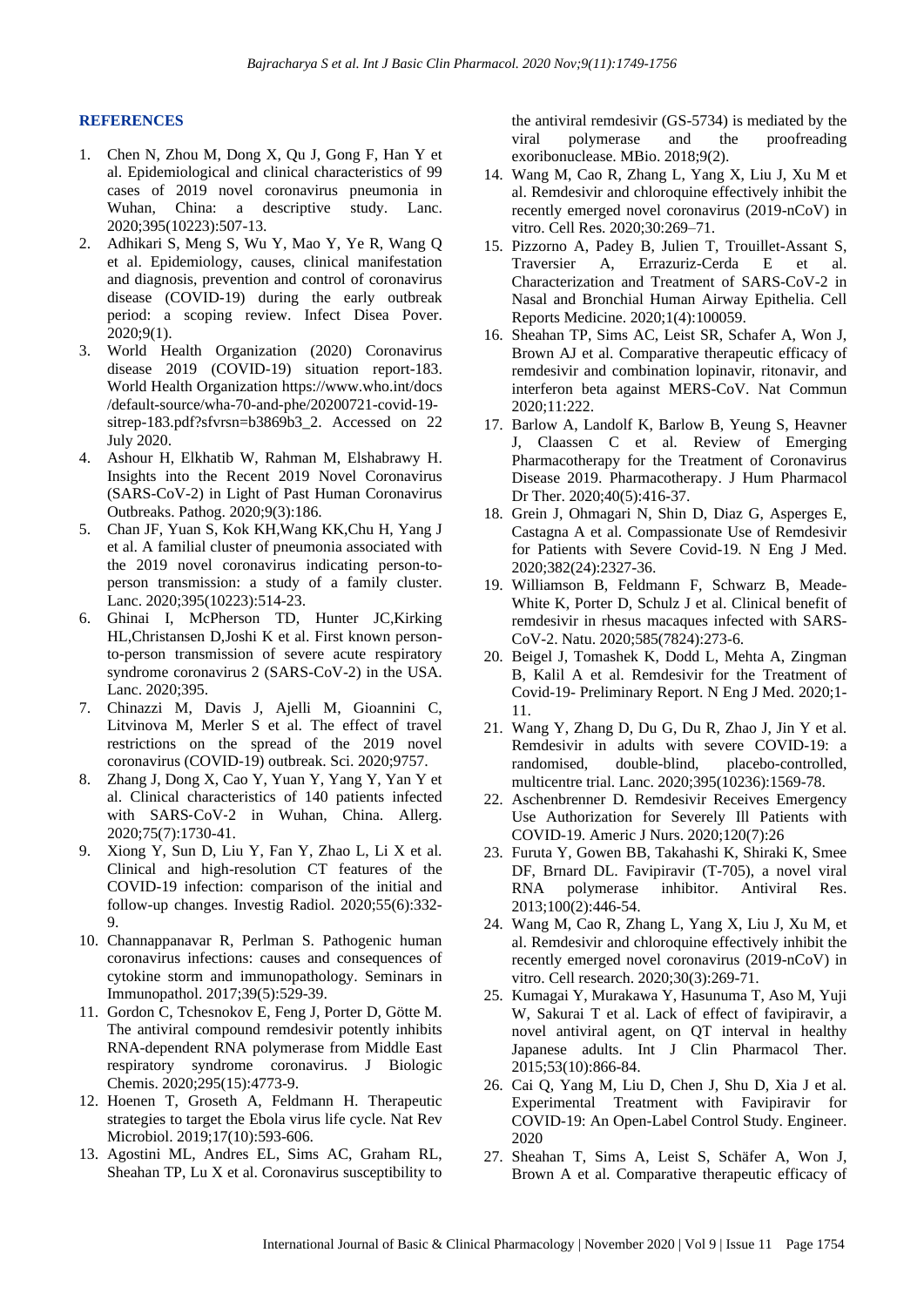remdesivir and combination lopinavir, ritonavir, and interferon beta against MERS-CoV. Natu Communicat. 2020;11(1)

- 28. Chan JF, Yao Y, Yeung ML, Deng W, Bao L, Jia L, et al. Treatment with lopinavir/ritonavir or interferonβ1b improves outcome of MERS-CoV infection in a nonhuman primate model of common marmoset. The J Infect Disea. 2015;212(12):1904-13.
- 29. Cao B, Wang Y, Wen D, Liu W, Wang J, Fan G et al. A trial of lopinavir-ritonavir in adults hospitalized with severe Covid-19. New Engl J Med. 2020.
- 30. Knowles SR, Phillips EJ, Dresser L, Matukas L. Common adverse events associated with the use of ribavirin for severe acute respiratory syndrome in Canada. Clinical infectious diseases. 2003;37(8):1139-42.
- 31. Falzarano D, de Wit E, Rasmussen A, Feldmann F, Okumura A, Scott D et al. Treatment with interferonα2b and ribavirin improves outcome in MERS-CoV– infected rhesus macaques. Natu Medic. 2013;19(10):1313-17.
- 32. Elfiky AA. Anti-HCV, nucleotide inhibitors, repurposing against COVID-19. Lif Sci. 2020;248:117477
- 33. Savarino A, Boelaert JR, Cassone A, Majori G, Cauda R. Effects of chloroquine on viral infections: an old drug against today's diseases? Lanc Infect Dis. 2003;3(11):722-7.
- 34. Vincent MJ, Bergeron E, Benjannet S, Erickson BR, Rollin PE, Ksiazek TG, et al. Chloroquine is a potent inhibitor of SARS coronavirus infection and spread. Virol J. 2005;2:69.
- 35. Yao X, Ye F, Zhang M, Cui C, Huang B, Niu P, et al. In vitro antiviral activity and projection of optimized dosing design of hydroxychloroquine for the treatment of severe acute respiratory syndrome coronavirus 2 (SARS-CoV-2). Clinic Infect Diseas. 2020.
- 36. Gautret P, Lagier J, Parola P, Hoang V, Meddeb L, Mailhe M et al. Hydroxychloroquine and azithromycin as a treatment of COVID-19: results of an open-label non-randomized clinical trial. Int J Antimicrob Agen. 2020:105949.
- 37. Clinicaltrials.gov. Bethesda, MD: National Library of Medicine (US). 2020 Feb 19-Identifier NCT04276688, Lopinavir/Ritonavir, Ribavirin and IFN-beta Combination for CoV Treatment; 2020 Feb 28. Available at: [https://clinicaltrials.gov/ct2/show](https://clinicaltrials.gov/ct2/show%20/NCT04276688)  [/NCT04276688.](https://clinicaltrials.gov/ct2/show%20/NCT04276688) Accessed on 02 May 2020.
- 38. Italian ANSA news agency. March 13, 2020. 3 patients get better on arthritis drug. Available at: http:/[/www.ansa.it/english/news/general\\_news](http://www.ansa.it/english/news/general_news) /2020/03/13/3-patients-get-better-on-arthritisdrug\_90d4764d-d93f-463e-ab07-168b34b084d0. html. Accessed on 05 May 2020.
- 39. Xu X, Han M, Li T, Sun W, Wang D, Fu B et al. Effective treatment of severe COVID-19 patients with tocilizumab. Proceed Nation Acad Sci. 2020;117(20):10970-75.
- 40. Srivastava A. Itolizumab in Psoriasis. Indian J Dermatol. 2017;62(4):418-21.
- 41. Times of India (internet). Biocon's Itolizumab approved for COVID-19 treatment: All you need to know. Available at: https://timesofindia .indiatimes.com/india/biocons-itolizumab-approvedfor-covid-19-treatment-all-you-need-toknow/articleshow/76957822.cms. Accessed on 18 July 2020.
- 42. Cao W, Liu X, Bai T, Fan H, Hong K, Song H et al. High-Dose Intravenous Immunoglobulin as a Therapeutic Option for Deteriorating Patients with Coronavirus Disease 2019. Foru Infect Disea. 2020;7(3).
- 43. Li T, Lu H, Zhang W. Clinical observation and management of COVID-19 patients. Emerg Microbes Infect. 2020;9(1):687-90.
- 44. Stockman LJ, Bellamy R, Garner P. SARS: Systematic review of treatment effects. PLoS Med 2006;3(9):e343.
- 45. Russell CD, Millar JE, Baillie JK. Clinical evidence does not support corticosteroid treatment for 2019 nCoV lung injury. Lanc. 2020;395(10223):473-5
- 46. Mahase E. Covid-19: Demand for dexamethasone surges as RECOVERY trial publishes preprint. Brit Med J. 2020;m2512.
- 47. Tanne JH. Covid-19: FDA approves use of convalescent plasma to treat critically ill patients. Brit Med J. 2020;368
- 48. Bloch EM, Shoham S, Casadevall A, Sachais BS, Shaz B, Winters JL, et al. Deployment of convalescent plasma for the prevention and treatment of COVID-19. J Clin Invest 2020.
- 49. Stebbing J, Phelan A, Griffin I, Tucker C, Oechsle O, Smith D et al. COVID-19: combining antiviral and anti-inflammatory treatments. Lanc Infect Disea. 2020;20(4):400-2.
- 50. ClinicalTrials.gov (2020). Bevacizumab in Severe or Critical Patients With COVID-19 Pneumonia (BEST-CP). Available at:<https://clinicaltrials.gov/ct2/show/> NCT04275414. Accessed on 20 May 2020.
- 51. ClinicalTrials.gov (2020). Eculizumab (Soliris) in Covid-19 Infected Patients (SOLID-C19). Available at: [https://clinicaltrials.gov/ct2/show/NCT04288713.](https://clinicaltrials.gov/ct2/show/NCT04288713)  Accessed on 10 May 2020.
- 52. Wagstaff KM, Sivakumaran H, Heaton SM, Harrich D, Jans DA. Ivermectin is a specific inhibitor of importin  $\alpha/\beta$ -mediated nuclear import able to inhibit replication of HIV-1 and dengue virus. Biochem J. 2012;443(3):851-6.
- 53. Clinicaltrials.gov. 2020. Hydroxychloroquine and Ivermectin for the Treatment of COVID-19 Infection. Available at <https://clinicaltrials.gov/ct2/show/> NCT04391127. Accessed on 02 April 2020.
- 54. Xia J. The Efficacy and Safety of Thalidomide in the Adjuvant Treatment of Moderate New Coronavirus (COVID-19) Pneumonia-Tabular View. Clinic Tria. (2020). Available at: <https://clinicaltrials.gov/> ct2/show/NCT04273529. Accessed on 05 May 2020.